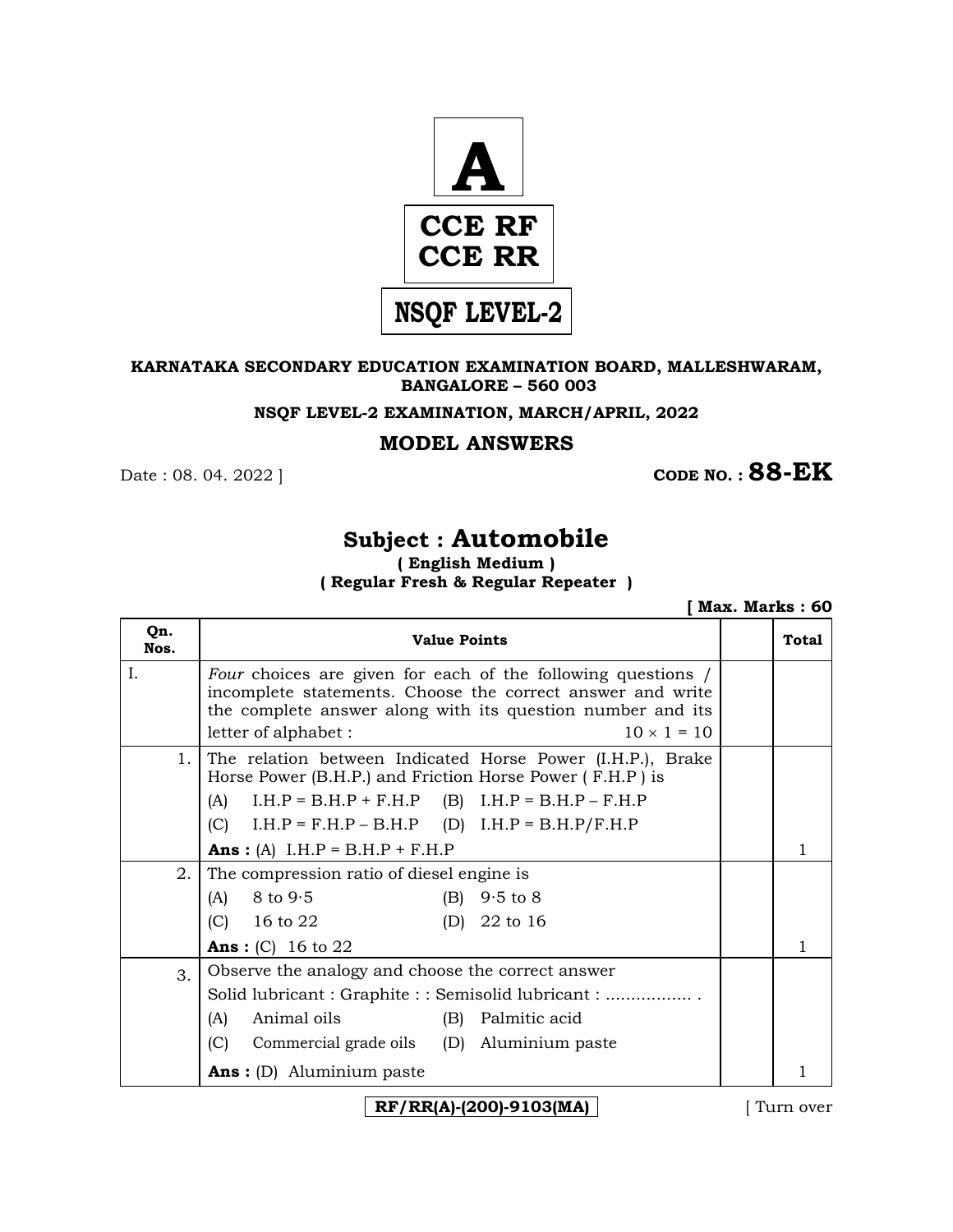## **88-EK (Level-2)** 2 **CE RF & RR**

| Qn.<br>Nos. | <b>Value Points</b>                                                                                                                                                                                                                                           |                                          | <b>Total</b> |
|-------------|---------------------------------------------------------------------------------------------------------------------------------------------------------------------------------------------------------------------------------------------------------------|------------------------------------------|--------------|
| 4.          | The unit fitted to the charging circuit is<br>Alternator<br>(A)<br>(B)<br>(C)<br>Cut-out unit<br>(D)                                                                                                                                                          | Ignition coil<br>Spark plug              |              |
|             | $Ans: (C)$ Cut-out unit                                                                                                                                                                                                                                       |                                          | 1            |
| 5.          | Multimeter is a/an<br>Special tool<br>(A)<br>(B)<br>Hand tool<br>(C)<br>(D)<br><b>Ans:</b> $(B)$ Electrical tool                                                                                                                                              | Electrical tool<br>Measuring tool        | 1            |
| 6.          | The equipment used in an automobile service workshop to<br>increase the pressure of air by reducing its volume is<br>Pneumatic wrenches<br>(A)<br>Wheel balancer<br>(B)<br>(C)<br>Air compressor<br>Two-post lift<br>(D)<br><b>Ans</b> : $(C)$ Air compressor |                                          | 1            |
| 7.          | Coolant is used for                                                                                                                                                                                                                                           |                                          |              |
|             | cooling the engine<br>(A)<br>(B)<br>heating the engine<br>(C)<br>(D)<br><b>Ans:</b> (A) cooling the engine                                                                                                                                                    | freezing the engine<br>firing the engine | 1            |
| 8.          | The part of the vehicle cleaned by using newspaper is<br>bonnet<br>windows<br>(A)<br>(B)<br>(C)<br>(D)<br>roof<br>tyres<br><b>Ans:</b> $(B)$ windows                                                                                                          |                                          | 1            |
|             | The tool used to check the oil level in the engine is                                                                                                                                                                                                         |                                          |              |
| 9.          | Screw driver<br>(A)<br>(B)<br>Steel rule<br>(C)<br>(D) Dip stick                                                                                                                                                                                              | Micrometer                               | 1            |
| 10.         | <b>Ans</b> : (D) Dip stick<br>Passive keyless entry system was first designed by                                                                                                                                                                              |                                          |              |
|             | General Motors<br>(B)<br>(A)<br>Honda<br>(C)<br>Saturn<br>(D)                                                                                                                                                                                                 | Mercedes-Benz                            |              |
|             | Ans: (A) General Motors                                                                                                                                                                                                                                       |                                          | 1            |
| II.         | Fill in the blank with suitable answer:                                                                                                                                                                                                                       | $4 \times 1 = 4$                         |              |
| 11.         | The minimum temperature at which the oil will pour is<br>called<br>Ans: Pour point                                                                                                                                                                            |                                          | 1            |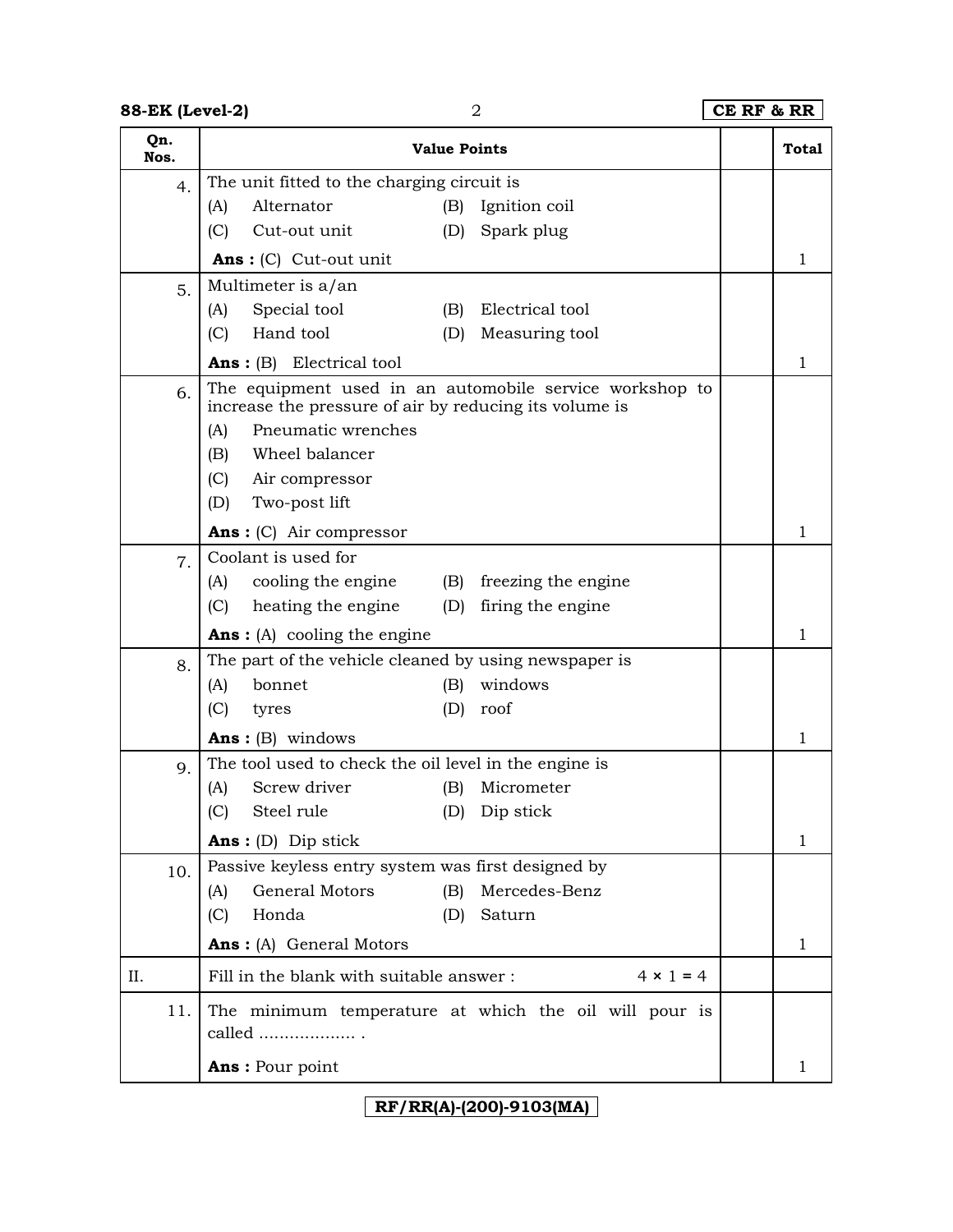**CE RF & RR** 3 **88-EK (Level-2)**

|      | Qn.<br>Nos. | <b>Value Points</b>                                                                                                                                                                        |                        | <b>Total</b> |
|------|-------------|--------------------------------------------------------------------------------------------------------------------------------------------------------------------------------------------|------------------------|--------------|
|      | 12.         | Hydrometer is used for measuring                                                                                                                                                           |                        |              |
|      |             | <b>Ans</b> : specific gravity                                                                                                                                                              |                        | 1            |
|      | 13.         |                                                                                                                                                                                            |                        |              |
|      |             | Ans: reduces                                                                                                                                                                               |                        | 1            |
|      | 14.         |                                                                                                                                                                                            |                        |              |
|      |             | Ans: final                                                                                                                                                                                 |                        | 1            |
| III. |             | Uses of hand tools are given in <b>Column-A</b> and hand tools are<br>given in <b>Column-B</b> . Match them and write the answer along<br>$4 \times 1 = 4$<br>with its letter of alphabet. |                        |              |
|      | 15.         | Match the following:                                                                                                                                                                       |                        |              |
|      |             | Column-A<br>Column-B                                                                                                                                                                       |                        |              |
|      |             | Create cylindrical holes<br>a) snips<br>i)                                                                                                                                                 |                        |              |
|      |             | Cut sheet metals<br>ii)<br>b) file                                                                                                                                                         |                        |              |
|      |             | c) drill bits<br>To hold small objects<br>iii)                                                                                                                                             |                        |              |
|      |             | For sharpening tools<br>d) chisel<br>iv)                                                                                                                                                   |                        |              |
|      |             | e) pliers                                                                                                                                                                                  |                        |              |
|      |             | grinding machine<br>f)                                                                                                                                                                     |                        |              |
|      |             | punch<br>g)                                                                                                                                                                                |                        |              |
|      |             | Ans:                                                                                                                                                                                       |                        |              |
|      |             | c) drill bits<br>i)                                                                                                                                                                        | 1                      |              |
|      |             | $\overline{11}$<br>a) snips                                                                                                                                                                | 1                      |              |
|      |             | e) pliers<br>iii)                                                                                                                                                                          | 1                      |              |
|      |             | f) grinding machine<br>iv)                                                                                                                                                                 | 1                      | 4            |
| IV.  |             | Answer the following questions :<br>$6 \times 1 = 6$                                                                                                                                       |                        |              |
|      | 16.         | Classify the types of automobile engine based on their<br>arrangement of cylinders.                                                                                                        |                        |              |
|      |             | Ans:                                                                                                                                                                                       |                        |              |
|      |             | Inline vertical engine<br>i)                                                                                                                                                               |                        |              |
|      |             | Horizontal engine<br>$\overline{11}$                                                                                                                                                       |                        |              |
|      |             | V-type engine<br>iii)                                                                                                                                                                      |                        |              |
|      |             | Opposed cylinder engine<br>iv)                                                                                                                                                             |                        |              |
|      |             | Radial engine<br>v)                                                                                                                                                                        | $2 \times \frac{1}{2}$ | 1            |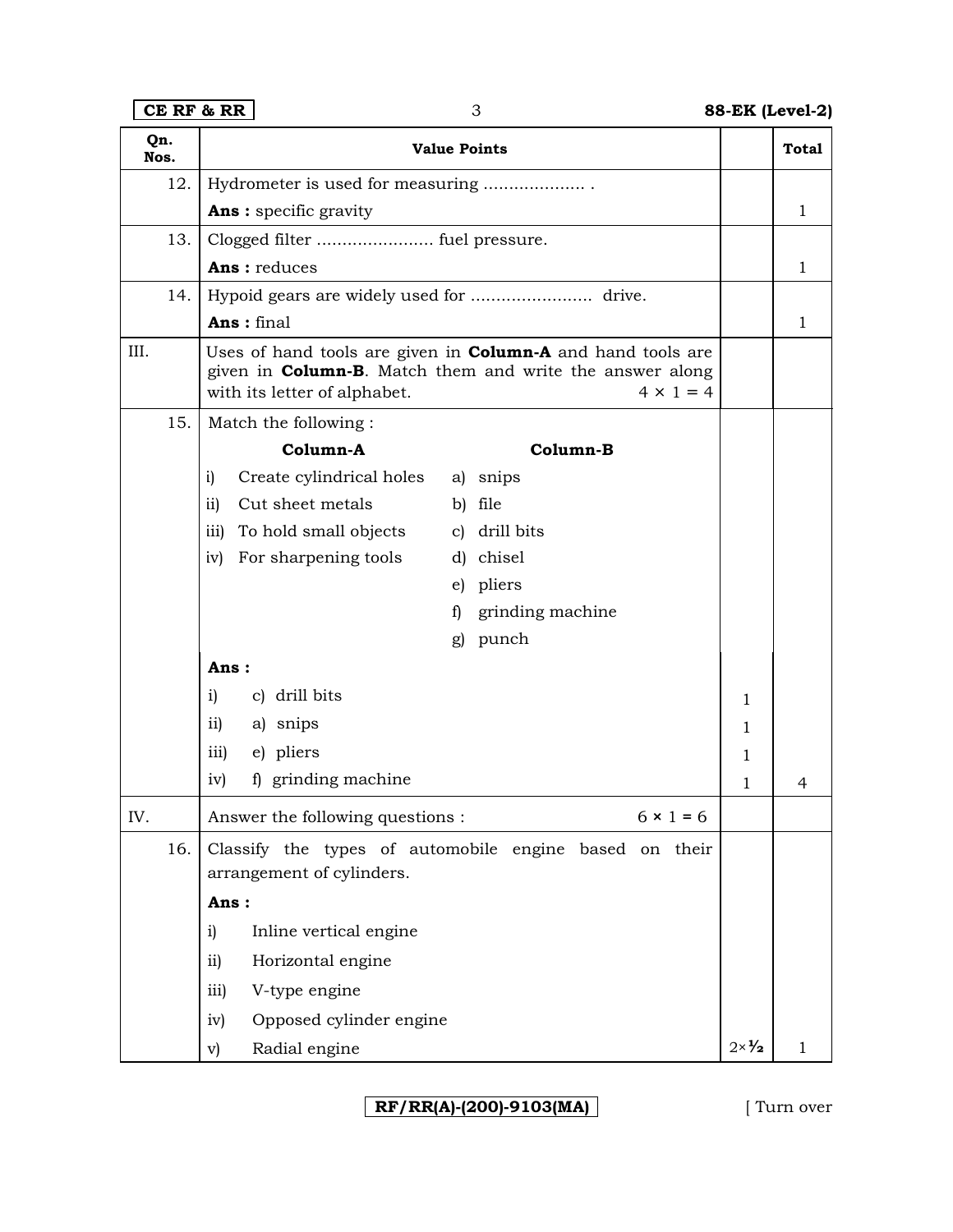**88-EK (Level-2)** 4 **CE RF & RR Qn. Nos. Value Points Total** 17. Write the principles of suspension system. **Ans :** i) To restrict road vibrations ii) To protect the passengers form road shocks iii) To maintain stability of vehicle.  $1 \times 1$  1 1 18. Mention the uses of brake light and side lights. **Ans :** Break light : Indicates the other road users behind it Side lights : Used for parking purpose. 2×**½** 1 19. Name the companies adopted electronic stability system in cars in 95 models. **Ans :** i) BMW ii) Mercedes-Benz.  $2 \times \mathcal{V}_2$  1 20. What are the two precautions to be taken during manually washing a vehicle ? **Ans :** i) Wear old clothes ii) Soap dries fast Wash one side at a time iii) Do not use detergent Use car wash soap only.  $2 \times \frac{1}{2}$  1 21. Mention the materials and tools required for changing the coolant. **Ans :**  i) Pan ii) Coolant

**RF/RR(A)-(200)-9103(MA)** 

iii) Spanner.  $2 \times \frac{1}{2}$  1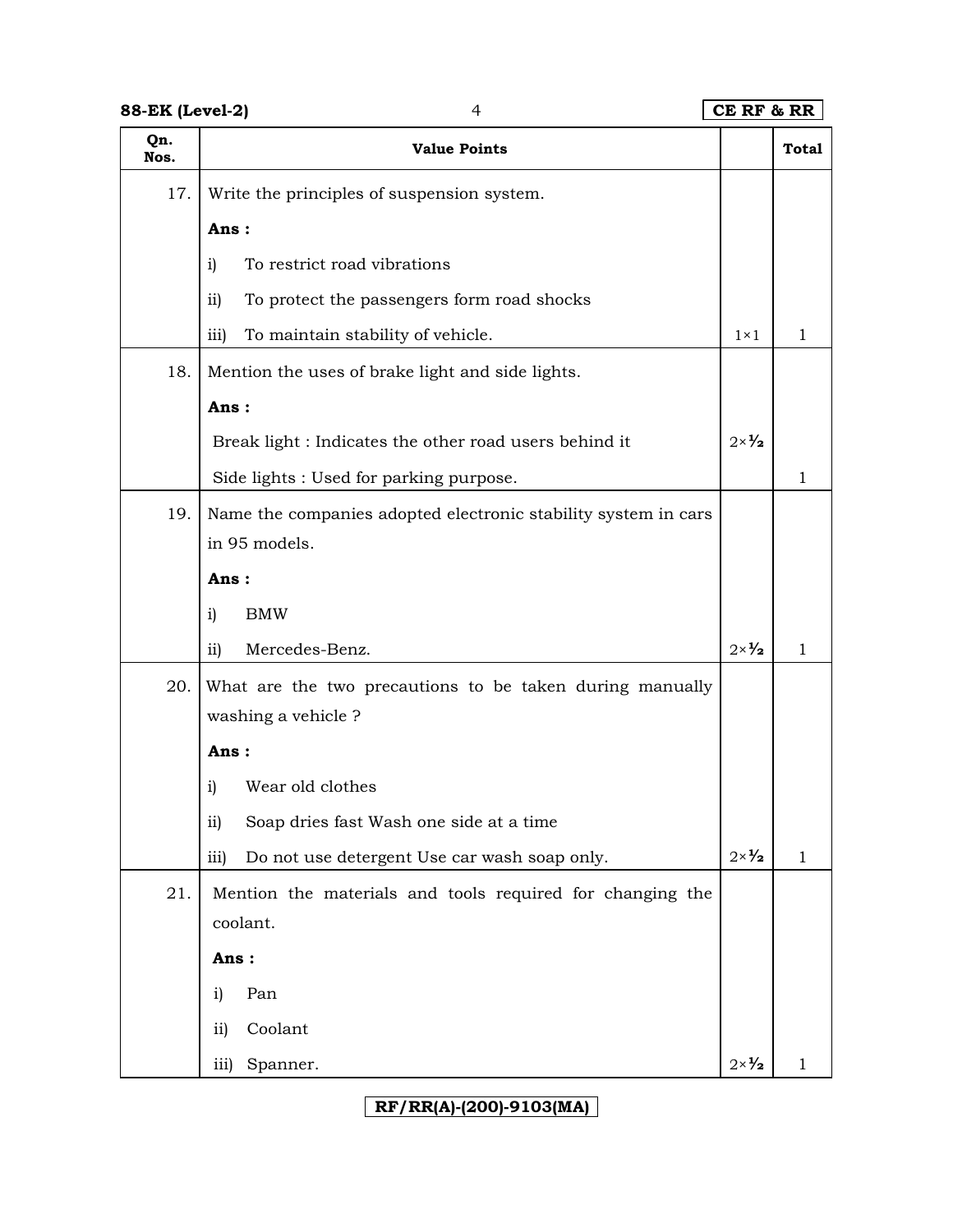**CE RF & RR** 5 **88-EK (Level-2)**

| Qn.<br>Nos. |                 | <b>Value Points</b>                                       |            | <b>Total</b>   |
|-------------|-----------------|-----------------------------------------------------------|------------|----------------|
| V.          |                 | $6 \times 2 = 12$<br>Answer the following questions :     |            |                |
| 22.         |                 | Mention the functions of alternator.<br><b>OR</b>         |            |                |
|             |                 | Mention the functions of the front axle.                  |            |                |
|             | Ans:            |                                                           |            |                |
|             | i)              | Produces alternating current when the engine is running.  |            |                |
|             | $\overline{11}$ | Converts A.C. To D.C.                                     |            |                |
|             | iii)            | It is the source of electricity in automobile.            |            |                |
|             | iv)             | Charges the battery when the engine is running.           | $2\times1$ | 2              |
|             |                 | <b>OR</b>                                                 |            |                |
|             | Ans:            |                                                           |            |                |
|             | i)              | It carries the weight of the front of the vehicle.        |            |                |
|             | $\overline{ii}$ | It carries stub axle, king pin steering arm.              |            |                |
|             | iii)            | It carries the brake system                               |            |                |
|             | iv)             | It controls the ride through shock absorber fitted on it. |            |                |
|             | $\mathbf{v})$   | In case of a four wheel drive, it also transmits power to |            |                |
|             |                 | road wheels.                                              | $2\times1$ | $\overline{2}$ |
| 23.         |                 | Explain the following automobile body parts :             |            |                |
|             | (i)             | Hood                                                      |            |                |
|             | (iii)           | Bumpers.                                                  |            |                |
|             | Ans :           |                                                           |            |                |
|             | i)              | Hood: Made in a single piece hinged at the rear to cover  |            |                |
|             |                 | the engine compartment.                                   |            |                |
|             | $\overline{11}$ | Bumpers: The rear and front bumpers consist of a single   |            |                |
|             |                 | bar provided with two ornaments. The rear and front       |            |                |
|             |                 | bumper secured by screws. The front bumper is secured     |            |                |
|             |                 | through the ornament stud screws and nut in two           |            |                |
|             |                 | brackets welded on body.                                  | $1 + 1$    | 2              |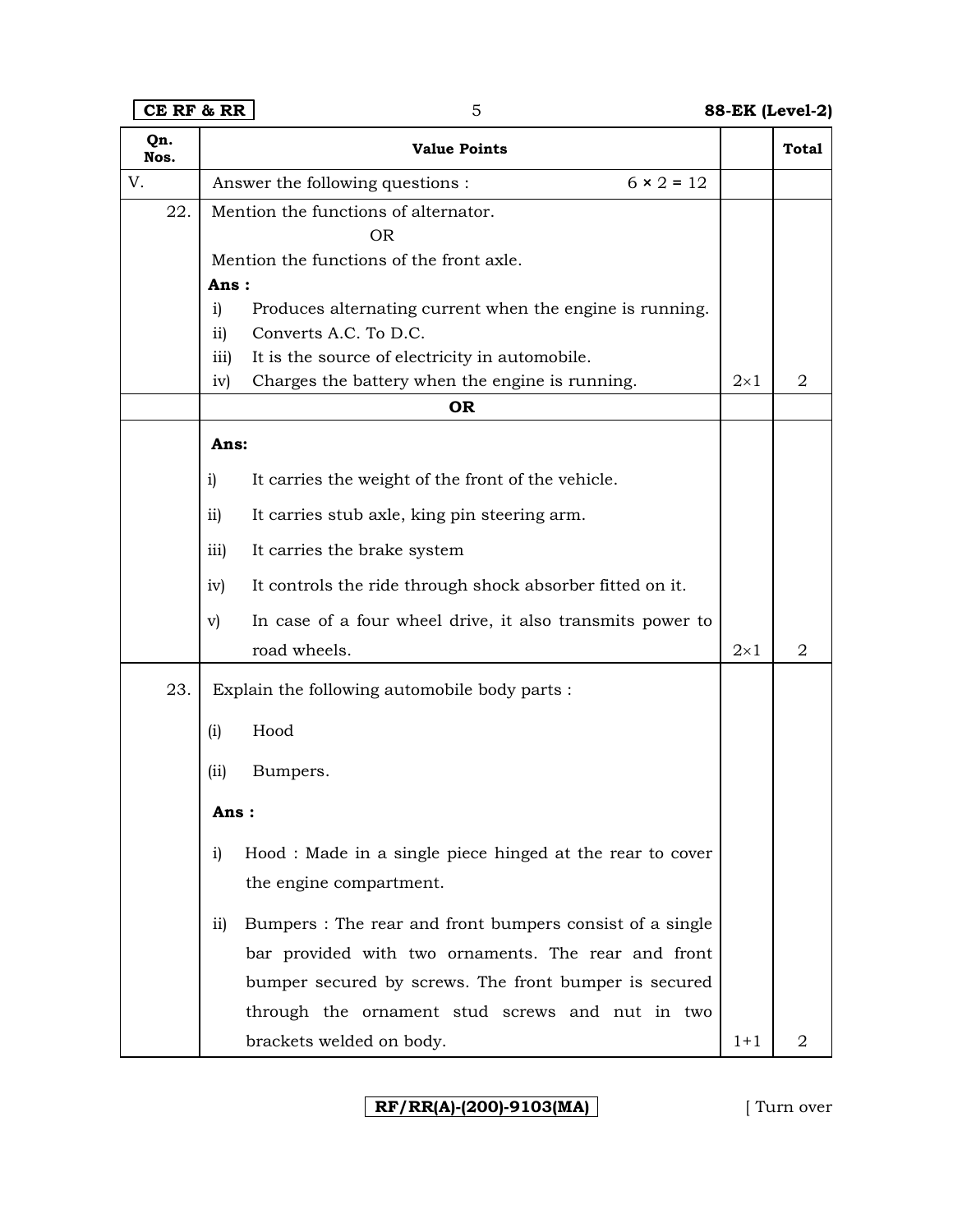| <b>88-EK (Level-2)</b> | 6                                                                           | CE RF & RR |                |
|------------------------|-----------------------------------------------------------------------------|------------|----------------|
| Qn.<br>Nos.            | <b>Value Points</b>                                                         |            | <b>Total</b>   |
| 24.                    | Draw the diagram of file.                                                   |            |                |
|                        | <b>OR</b>                                                                   |            |                |
|                        | Draw the diagram of ball pane hammer.                                       |            |                |
|                        | Ans:                                                                        |            |                |
|                        |                                                                             |            |                |
|                        | <b>DIAGRAM OF FILE</b>                                                      |            |                |
|                        | $DIAGRAM =$                                                                 |            | $\overline{2}$ |
|                        | <b>OR</b>                                                                   |            |                |
|                        |                                                                             |            |                |
|                        | DIAGRAM OF BALL PEEN HAMMER                                                 |            |                |
|                        | $DIAGRAM =$                                                                 |            | $\overline{2}$ |
| 25.                    | Air filter is very important for a vehicle. Why?                            |            |                |
|                        | Ans:                                                                        |            |                |
|                        | Air filter is very important for a vehicle because,                         |            |                |
|                        | Air filter keep the inside of the engine free of dust and<br>i)<br>insects. |            |                |
|                        | Vehicle needs air just as much as it needs fuel.<br>ii)                     |            |                |
|                        | Air flowing freely helps the vehicle run well.<br>iii)                      | $2\times1$ | 2              |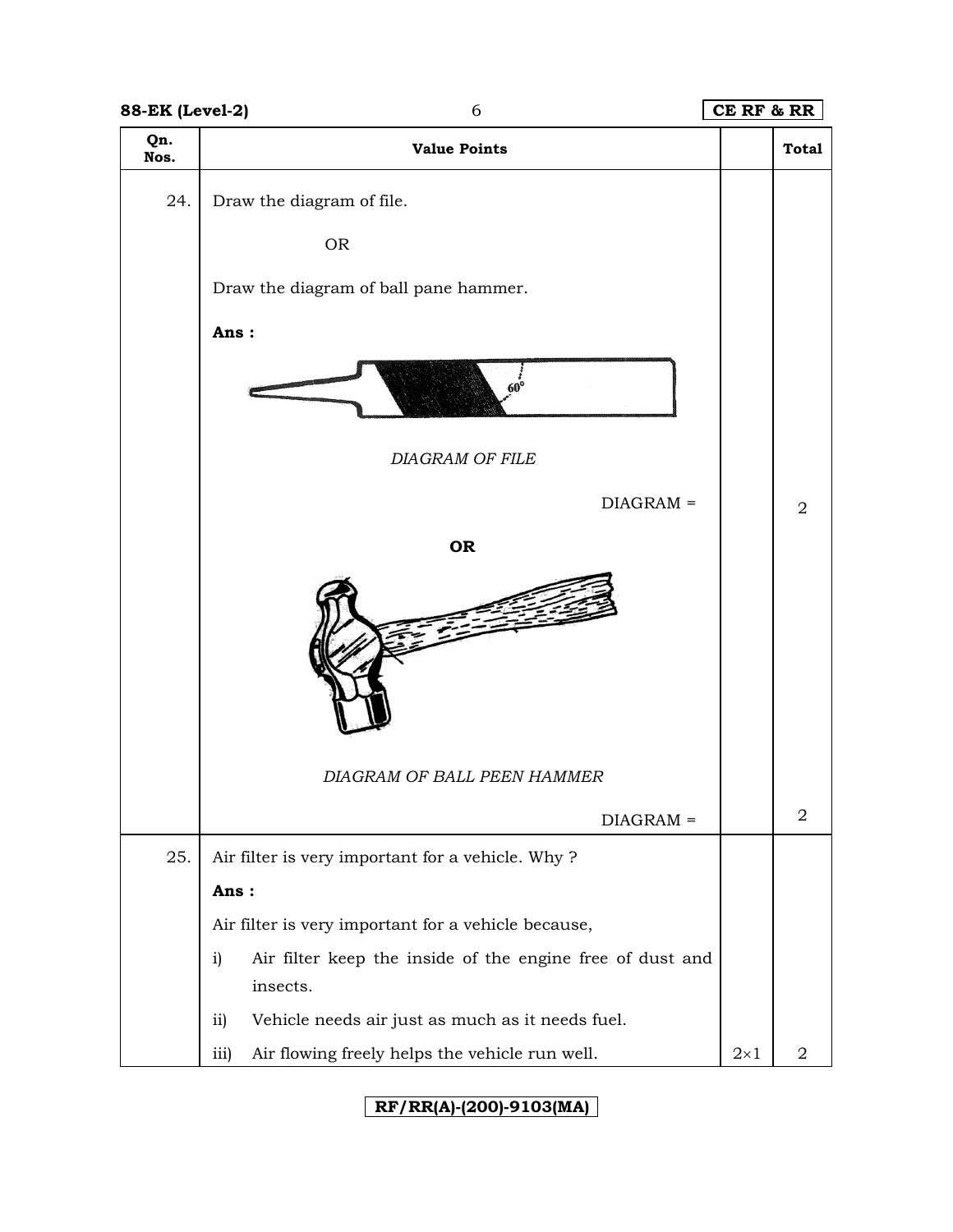**CE RF & RR** 7 **88-EK (Level-2)**

|             |     | רה עד מי ער<br>ן ב-וסטסען גוש-סט                                       |            |                |
|-------------|-----|------------------------------------------------------------------------|------------|----------------|
| Qn.<br>Nos. |     | <b>Value Points</b>                                                    |            | <b>Total</b>   |
|             | 26. | Mention the assistances provided by customer support to a<br>customer. |            |                |
|             |     | Ans:                                                                   |            |                |
|             |     | In purchase or maintenance of vehicle.<br>i)                           |            |                |
|             |     | Assistance in planning, installation training, trouble<br>ii)          |            |                |
|             |     | shooting, maintenance upgrading and disposal of vehicle.               |            | $\overline{2}$ |
|             | 27. | Explain blind spot detection in car safety technology.                 |            |                |
|             |     | Ans:                                                                   |            |                |
|             |     | There now is a system for alerting us if we attempt to make a          |            |                |
|             |     | turn and an object or car is in our blind spot. This technology        |            |                |
|             |     | responds as soon as the driver puts on the turn signal thereby         |            |                |
|             |     | preventing a collision caused by the drivers blind spot.               |            | $\overline{2}$ |
| VI.         |     | Answer the following questions :<br>$4 \times 3 = 12$                  |            |                |
|             | 28. | Write the requirements of propeller shaft.                             |            |                |
|             |     | Ans:                                                                   |            |                |
|             |     | High torsional strength<br>i)                                          |            |                |
|             |     | Toughened and hardened<br>ii)                                          |            |                |
|             |     | Efficiently welded<br>iii)                                             |            |                |
|             |     | Dynamically balanced<br>iv)                                            |            |                |
|             |     | Least stress concentration<br>$\mathbf{v}$                             |            |                |
|             |     | Reduced thrust loads under high torque<br>vi)                          |            |                |
|             |     | Higher fatigue life.<br>vii)                                           | $3\times1$ | 3              |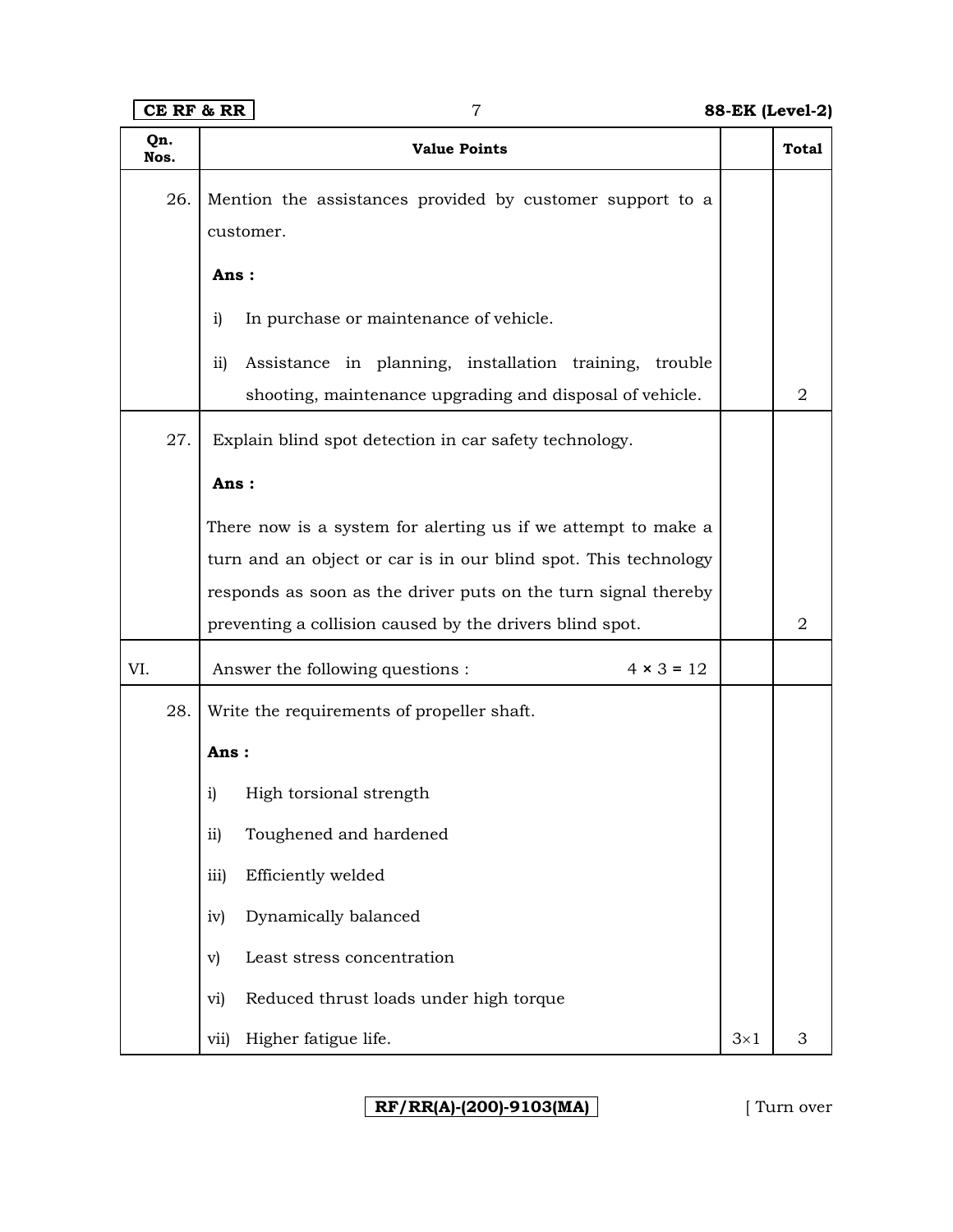| Qn.<br>Nos. | <b>Value Points</b>                                                                           |            | Total |
|-------------|-----------------------------------------------------------------------------------------------|------------|-------|
| 29.         | General tools should be properly handled and<br>proper<br>procedure should be adopted. Why?   |            |       |
|             | Ans:                                                                                          |            |       |
|             | Tools should be kept at proper place after use.<br>i)                                         |            |       |
|             | ii)<br>Worn out tools should be replaced with new tools.                                      |            |       |
|             | iii)<br>Tools should be kept in tool box or display board to avoid                            |            |       |
|             | damage to the tool or worker.                                                                 |            |       |
|             | Correct procedure should be used for holding any tools<br>iv)                                 |            |       |
|             | otherwise it may hurt worker or damage to material.                                           |            |       |
|             | Proper safety procedure should be adopted to avoid<br>$\mathbf{v})$                           |            |       |
|             | accidents.                                                                                    |            |       |
|             | Proper dress should be wear by trainees during workshop<br>vi)                                |            | 3     |
|             | practicals.                                                                                   | $3\times1$ |       |
| 30.         | Write short notes on "Body language/communication" related<br>to customer service.            |            |       |
|             | Ans:                                                                                          |            |       |
|             | i)<br>Most of the communication that we relay to others is<br>done through our body language. |            |       |
|             | If we have a negative body language it can show our lack<br>ii)<br>of care.                   |            |       |
|             | Important aspects of the positive body language are<br>iii)<br>smiling and eye contact.       |            |       |
|             | Make sure to look your customers in the eye. It shows we<br>iv)<br>are listening to them.     |            |       |
|             | Smiling makes the conversion more positive.<br>v)                                             | $3\times1$ | 3     |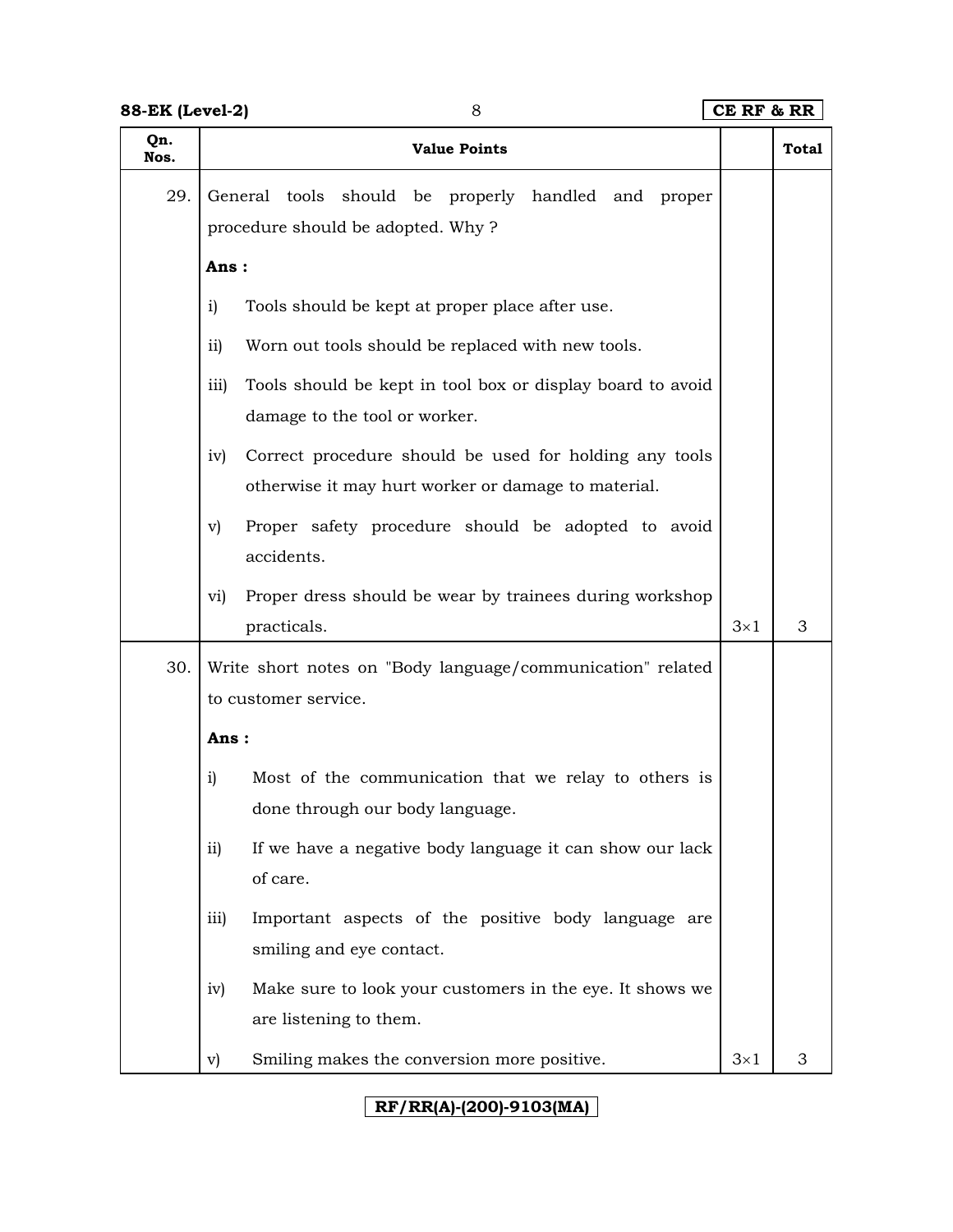# **CE RF & RR** 9 **88-EK (Level-2)**

| Qn.<br>Nos. |                 | <b>Value Points</b>                                                     |                        | Total |
|-------------|-----------------|-------------------------------------------------------------------------|------------------------|-------|
| 31.         |                 | Explain the steps of changing the engine coolant.                       |                        |       |
|             |                 | <b>OR</b>                                                               |                        |       |
|             |                 | Explain the steps of changing the fuel filter.                          |                        |       |
|             | Ans:            |                                                                         |                        |       |
|             | Steps:          |                                                                         |                        |       |
|             | i)              | Purchase the coolant as per manufactures specifications                 |                        |       |
|             | $\overline{11}$ | Prepare the vehicle                                                     |                        |       |
|             | iii)            | Keep a pan below radiator                                               |                        |       |
|             | iv)             | Open the radiator cap and see level of coolant                          |                        |       |
|             | $\mathbf{v}$    | Open the drain plug                                                     |                        |       |
|             | vi)             | Empty the coolant                                                       |                        |       |
|             | vii)            | Put back the drain plug at the bottom of the radiator                   |                        |       |
|             | viii)           | Fill the radiator to the top with the coolant                           |                        |       |
|             | ix)             | Turn the engine for several minutes to get any air out of<br>the system |                        |       |
|             | X)              | Watch the temperature gauge, make sure that car does                    |                        |       |
|             |                 | not overheat. Turn the car off. Fill the radiator to the top            |                        |       |
|             |                 | with coolant.                                                           | $6 \times \frac{1}{2}$ | 3     |
|             |                 | OR                                                                      |                        |       |
|             | i)              | Purchase the filter                                                     |                        |       |
|             | $\overline{ii}$ | Locate the old filter                                                   |                        |       |
|             | iii)            | Follow procedure to remove fuel pressure                                |                        |       |
|             | iv)             | Unscrew each hose clamp bolt                                            |                        |       |
|             | $\mathbf{v})$   | Push the clamp up the hose                                              |                        |       |
|             | vi)             | Remove the old filter and replace with new filter                       |                        |       |
|             | vii)            | Run the engine and check for leaks.                                     | $6 \times \frac{1}{2}$ | 3     |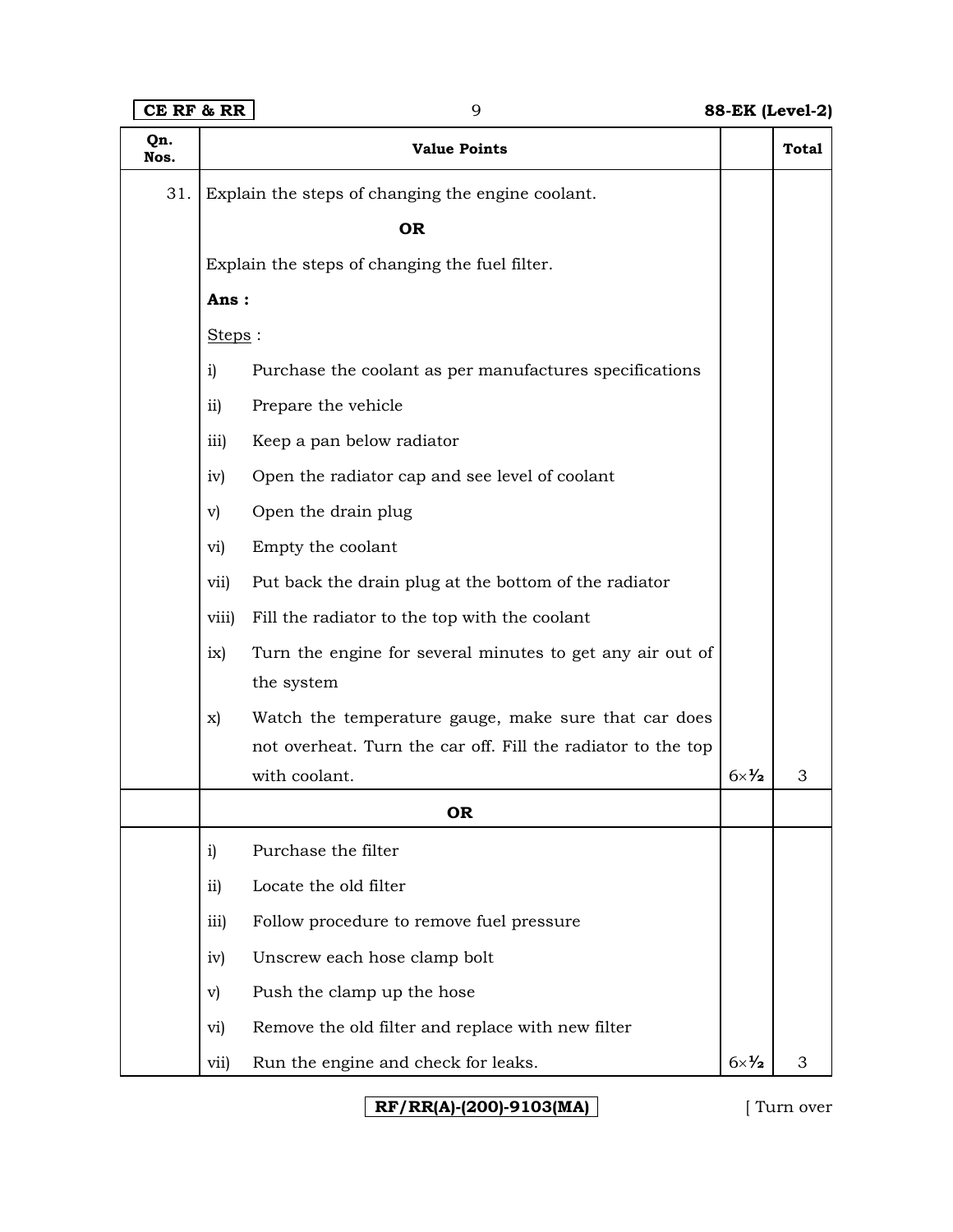## **88-EK (Level-2)** 10 **CE RF & RR**

| Qn.<br>Nos. | <b>Value Points</b>                                                              | <b>Total</b>   |
|-------------|----------------------------------------------------------------------------------|----------------|
| VII.        | Answer the following questions :<br>$3 \times 4 = 12$                            |                |
| 32.         | Draw the diagram of Elliot type stub axle. Label the part, king-<br>pin.<br>OR   |                |
|             | Draw the diagram of Wankel rotary engine. Label the part,<br>spark plug.<br>Ans: |                |
|             | King-pin                                                                         |                |
|             | ELLIOT TYPE STUB AXLE<br>Diagram $=$ 3                                           |                |
|             | Label the Part $= 1$<br>OR                                                       | $\overline{4}$ |
|             | Ans:                                                                             |                |
|             | <b>POUTLET</b><br>INLET<br>SPARK<br>PLUG                                         |                |
|             | WANKEL ROTARY ENGINE                                                             |                |
|             | Diagram $=$ 3<br>Label the Part $=1$                                             | 4              |